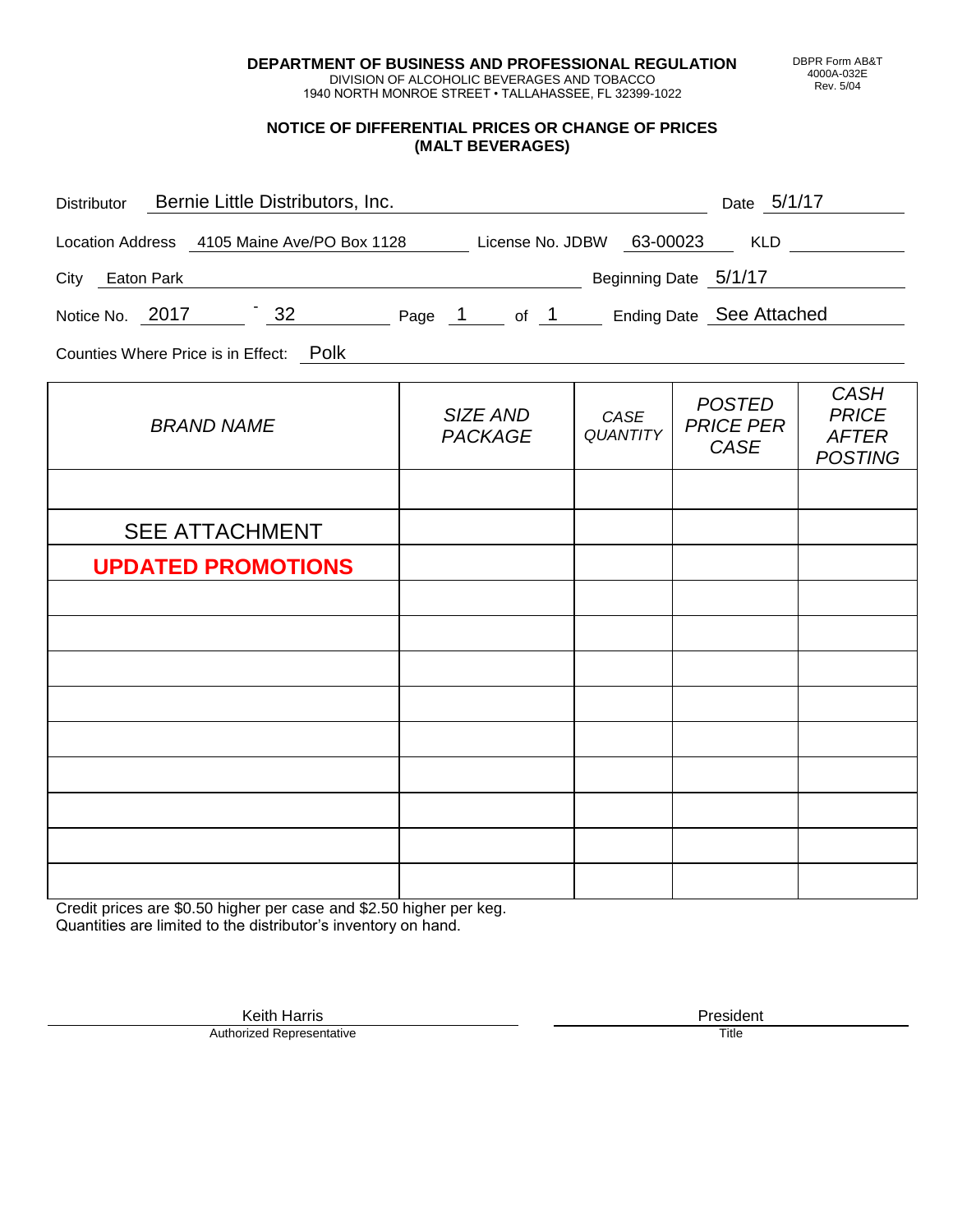|                                                                                                    |                         |          |             |       | Posted Frontline |        |          |                  |
|----------------------------------------------------------------------------------------------------|-------------------------|----------|-------------|-------|------------------|--------|----------|------------------|
| <b>Brands</b>                                                                                      | Package                 | Start    | <b>Stop</b> | Price | Price            | Oty    | Premise  | Comment          |
| Bud, Bud Lt                                                                                        | 24/8oz Can              | 03/13/17 | 07/02/17    | 11.40 | 13.25            | $20+$  | Off      |                  |
| Bud & Bud Lt                                                                                       | 24/8oz Can 2/12         | 03/13/17 | 07/02/17    | 13.10 | 13.60            | $5-19$ | Off      |                  |
| Bud & Bud Lt                                                                                       | 24/8oz Can 2/12         | 03/13/17 | 07/02/17    | 12.20 | 13.60            | $20+$  | Off      |                  |
|                                                                                                    |                         |          |             |       |                  |        |          |                  |
| Michelob Ultra                                                                                     | 24/8oz Can 2/12         | 03/13/17 | 07/02/17    | 13.50 | 14.45            | $5-19$ | Off      |                  |
| Michelob Ultra                                                                                     | 24/8oz Can 2/12         | 03/13/17 | 07/02/17    | 12.20 | 14.45            | $20+$  | Off      |                  |
| Michelob Ultra                                                                                     | 24/8oz Can              | 03/13/17 | 07/02/17    | 12.70 | 14.35            | $5-19$ | Off      |                  |
| Michelob Ultra                                                                                     | 24/8oz Can              | 03/13/17 | 07/02/17    | 11.40 | 14.35            | $20+$  | Off      |                  |
| Brands & Packages above may be mixed and matched to achieve qty                                    |                         |          |             |       |                  |        |          |                  |
|                                                                                                    |                         |          |             |       |                  |        |          |                  |
| Bud, Bud Lt, Select, Select 55                                                                     | 24/12oz Can/LNR 4/6     | 04/03/17 | 04/16/17    | 21.60 | 23.80            | $10+$  | Off      |                  |
|                                                                                                    |                         |          |             |       |                  |        |          |                  |
| Michelob, Michelob Lt, Michelob Amberbock                                                          | 24/12oz LNNR 4/6        | 04/03/17 | 04/16/17    | 21.60 | 24.55            | $10+$  | Off      |                  |
|                                                                                                    |                         |          |             |       |                  |        |          |                  |
| Land Shark                                                                                         | 24/12oz LNNR 4/6        | 04/03/17 | 04/16/17    | 15.85 | 24.55            | $10+$  | Off      |                  |
| Brands & Packages above may be mixed and matched to achieve qty                                    |                         |          |             |       |                  |        |          |                  |
|                                                                                                    |                         |          | 07/02/17    |       |                  |        |          |                  |
| Bud, Bud Lt, Select, Select 55                                                                     | 24/12oz Can/LNR 4/6     | 04/17/17 |             | 21.60 | 23.80            | $10+$  | Off      |                  |
| Michelob, Michelob Lt, Michelob Amberbock                                                          | 24/12oz LNNR 4/6        | 04/17/17 | 07/02/17    | 21.60 | 24.55            | $10+$  | Off      |                  |
|                                                                                                    |                         |          |             |       |                  |        |          |                  |
| <b>Land Shark</b>                                                                                  | 24/12oz LNNR 4/6        | 04/17/17 | 07/02/17    | 21.60 | 24.55            | 10-111 | Off      |                  |
| <b>Land Shark</b>                                                                                  | 24/12oz LNNR 4/6        | 04/17/17 | 07/02/17    | 20.25 | 24.55            | $112+$ | Off      |                  |
| Brands & Packages above may be mixed and matched to achieve qty                                    |                         |          |             |       |                  |        |          |                  |
|                                                                                                    |                         |          |             |       |                  |        |          |                  |
| Bud, Bud Lt                                                                                        | 24/16oz Can 6/4         | 09/12/16 | 07/02/17    | 22.65 | 25.65            | $5+$   | On & Off |                  |
| Brands & Packages above may be mixed and matched to achieve qty                                    |                         |          |             |       |                  |        |          |                  |
|                                                                                                    |                         |          |             |       |                  |        |          |                  |
| Bud, Bud Lt                                                                                        | 24/16oz Can 3/8         | 05/08/17 | 05/21/17    | 19.45 | 25.20            | $25+$  | Off      |                  |
| Michelob Ultra                                                                                     | 24/16oz Can 3/8         | 05/08/17 | 05/21/17    | 19.45 | 27.10            | $25+$  | Off      |                  |
| Brands & Packages above may be mixed and matched to achieve qty                                    |                         |          |             |       |                  |        |          |                  |
|                                                                                                    |                         |          |             |       |                  |        |          |                  |
| Bud, Bud Lt                                                                                        | 24/16oz CALNR 3/8       | 04/03/17 | 04/16/17    | 23.45 | 27.60            | $30+$  | Off      |                  |
|                                                                                                    |                         |          |             |       |                  |        |          |                  |
| Bud, Bud Lt                                                                                        | 24/16oz CALNR 3/8       | 05/01/17 | 05/14/17    | 23.45 | 27.60            | $30+$  | Off      | <b>Cancelled</b> |
| Brands & Packages above may be mixed and matched to achieve qty                                    |                         |          |             |       |                  |        |          |                  |
| Bud, Bud Lt                                                                                        |                         | 09/12/16 | 07/02/17    |       |                  |        | Off      |                  |
|                                                                                                    | 24/16oz Can             |          |             | 20.90 | 27.60            | $30+$  |          |                  |
| Brands & Packages above may be mixed and matched to achieve qty                                    |                         |          |             |       |                  |        |          |                  |
| Bud, Bud Lt, Select & Select 55                                                                    | 18pk/12oz Can & LNNR    | 09/12/16 | 07/02/17    | 14.80 | 16.90            | $20+$  | Off      |                  |
| Brands & Packages above may be mixed and matched to achieve qty                                    |                         |          |             |       |                  |        |          |                  |
|                                                                                                    |                         |          |             |       |                  |        |          |                  |
| Bud, Bud Lt, Select & Select 55                                                                    | 24/12oz LNNR 2/12       | 09/12/16 | 07/02/17    | 21.55 | 22.50            | $10+$  | On       |                  |
| Brands & Packages above may be mixed and matched to achieve qty                                    |                         |          |             |       |                  |        |          |                  |
|                                                                                                    |                         |          |             |       |                  |        |          |                  |
| Bud, Bud Lt, Select & Select 55                                                                    | 24/12oz Can & LNNR 2/12 | 03/22/17 | 05/17/17    | 21.55 | 22.50            | $10+$  | Off      |                  |
| Brands & Packages above may be mixed and matched to achieve gty                                    |                         |          |             |       |                  |        |          |                  |
|                                                                                                    |                         |          |             |       |                  |        |          |                  |
| Bud, Bud Lt, Select & Select 55                                                                    | 24/12oz Can & LNNR 2/12 | 05/18/17 | 05/28/17    | 21.55 | 22.50            | 10-49  | Off      |                  |
| Bud, Bud Lt, Select & Select 55                                                                    | 24/12oz Can & LNNR 2/12 | 05/18/17 | 05/28/17    | 17.80 | 22.50            | $50+$  | Off      |                  |
|                                                                                                    |                         |          |             |       |                  |        |          |                  |
| Bud & Bud Light                                                                                    | 24/16oz CALNR 3/8       | 05/18/17 | 05/28/17    | 25.45 | 27.60            | $1+$   | Off      |                  |
|                                                                                                    |                         |          |             |       |                  |        |          |                  |
| Michelob, Mich Lt, Ultra, Ultra Amber, Amber Bock,                                                 |                         |          |             |       |                  |        |          |                  |
| Ultra Lime                                                                                         | 24/12oz Can & LNNR 2/12 | 05/18/17 | 05/28/17    | 23.90 | 24.85            | 5-49   | Off      |                  |
| Michelob, Mich Lt, Ultra, Ultra Amber, Amber Bock,                                                 |                         |          |             |       |                  |        |          |                  |
| Ultra Lime                                                                                         | 24/12oz Can & LNNR 2/12 | 05/18/17 | 05/28/17    | 17.80 | 24.85            | $50+$  | Off      |                  |
|                                                                                                    |                         |          |             |       |                  |        |          |                  |
| Michelob Ultra                                                                                     | 24/16oz CALNR 3/8       | 05/18/17 | 05/28/17    | 35.85 | 37.25            | $5+$   | Off      |                  |
| Brands & Packages above may be mixed and matched to achieve qty                                    |                         |          |             |       |                  |        |          |                  |
|                                                                                                    |                         |          |             |       |                  |        |          |                  |
|                                                                                                    |                         |          |             |       |                  |        |          |                  |
| Bud, Bud Lt, Select & Select 55<br>Brands & Packages above may be mixed and matched to achieve qty | 24/12oz Can & LNNR 2/12 | 05/29/17 | 06/21/17    | 21.55 | 22.50            | $10+$  | Off      |                  |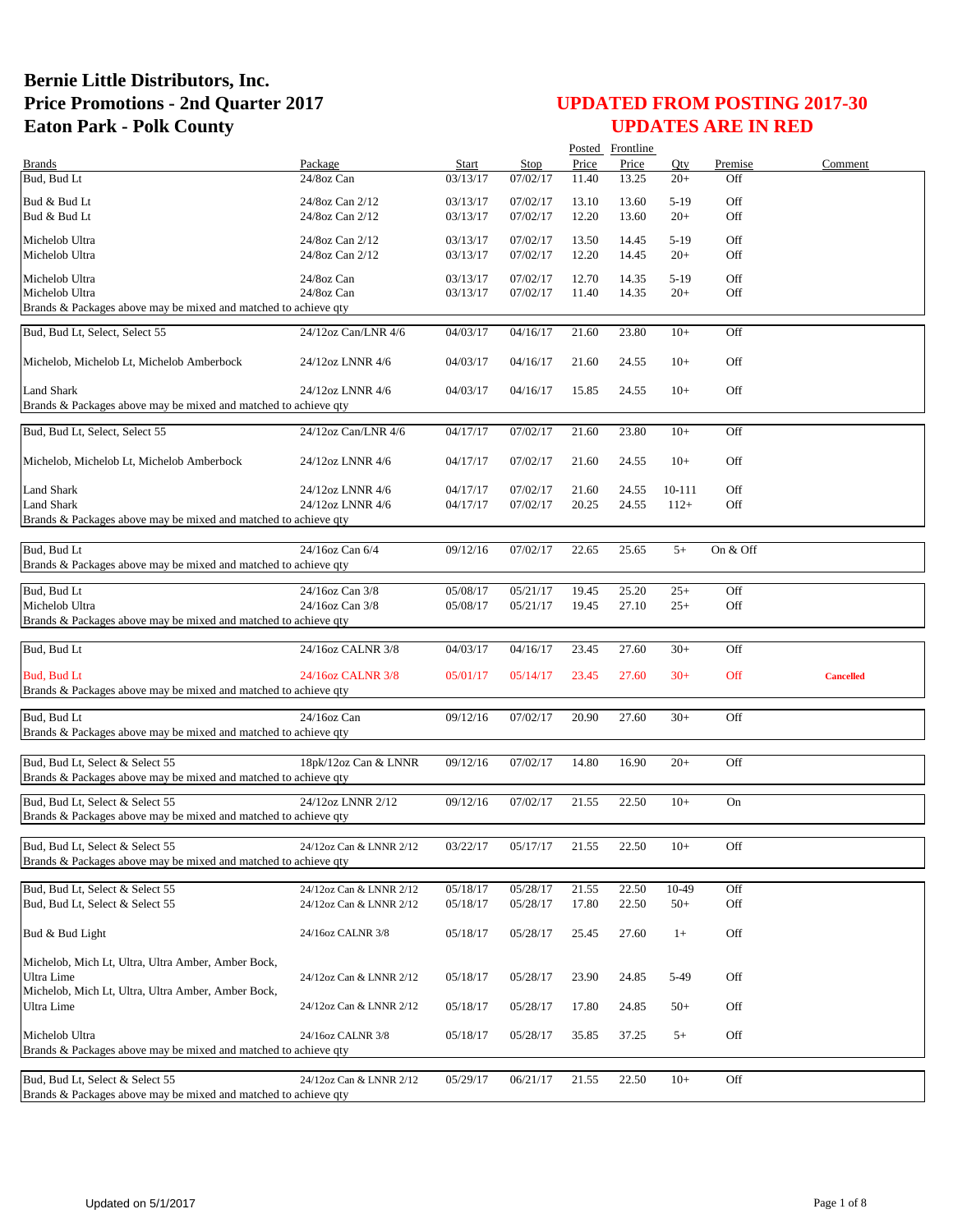|                                                                 |                                            |                      |                      |                | Posted Frontline |                |            |         |
|-----------------------------------------------------------------|--------------------------------------------|----------------------|----------------------|----------------|------------------|----------------|------------|---------|
| <b>Brands</b>                                                   | Package                                    | Start                | Stop                 | Price          | Price            | Oty            | Premise    | Comment |
| Bud, Bud Lt, Select & Select 55                                 | 24/12oz Can & LNNR 2/12                    | 06/22/17             | 07/02/17             | 21.55          | 22.50            | 10-49          | Off        |         |
| Bud, Bud Lt, Select & Select 55                                 | 24/12oz Can & LNNR 2/12                    | 06/22/17             | 07/02/17             | 17.80          | 22.50            | $50+$          | Off        |         |
| Bud & Bud Light                                                 | 24/16oz CALNR 3/8                          | 06/22/17             | 07/02/17             | 25.45          | 27.60            | $1+$           | Off        |         |
| Michelob, Mich Lt, Ultra, Ultra Amber, Amber Bock,              |                                            |                      |                      |                |                  |                |            |         |
| Ultra Lime                                                      | 24/12oz Can & LNNR 2/12                    | 06/22/17             | 07/02/17             | 23.90          | 24.85            | 5-49           | Off        |         |
| Michelob, Mich Lt, Ultra, Ultra Amber, Amber Bock,              |                                            |                      |                      |                |                  |                |            |         |
| <b>Ultra Lime</b>                                               | 24/12oz Can & LNNR 2/12                    | 06/22/17             | 07/02/17             | 17.80          | 24.85            | $50+$          | Off        |         |
| Michelob Ultra                                                  | 24/16oz CALNR 3/8                          | 06/22/17             | 07/02/17             | 35.85          | 37.25            | $5+$           | Off        |         |
| Brands & Packages above may be mixed and matched to achieve qty |                                            |                      |                      |                |                  |                |            |         |
| Bud, Bud Lt, Select & Select 55                                 | 24/12oz Can                                | 09/12/16             | 07/02/17             | 20.75          | 22.60            | 10-44          | Off        |         |
| Bud, Bud Lt, Select & Select 55                                 | $24/12$ oz Can                             | 09/12/16             | 07/02/17             | 19.75          | 22.60            | $45+$          | Off        |         |
| Bud, Bud Lt,                                                    | 24/12oz LNNR                               |                      | 07/02/17             | 20.75          | 22.60            | 10-44          | Off        |         |
| Bud, Bud Lt,                                                    | 24/12oz LNNR                               | 09/12/16<br>09/12/16 | 07/02/17             | 19.75          | 22.60            | $45+$          | Off        |         |
|                                                                 |                                            |                      |                      |                |                  |                |            |         |
| <b>Bud Light Lime</b>                                           | 24/12oz LNNR/Can                           | 09/12/16             | 07/02/17             | 22.20          | 24.10            | 10-44          | Off        |         |
| <b>Bud Light Lime</b>                                           | 24/12oz LNNR/Can                           | 09/12/16             | 07/02/17             | 19.75          | 24.10            | $45+$          | Off        |         |
| Michelob Ultra                                                  | 24/12oz Can & LNNR                         |                      | 07/02/17             |                |                  |                | Off        |         |
| Michelob Ultra                                                  | 24/12oz Can & LNNR                         | 09/12/16<br>09/12/16 | 07/02/17             | 22.20<br>20.70 | 24.10<br>24.10   | 10-44<br>$45+$ | Off        |         |
| Brands & Packages above may be mixed and matched to achieve qty |                                            |                      |                      |                |                  |                |            |         |
|                                                                 |                                            |                      |                      |                |                  |                |            |         |
| Bud, Bud Lt                                                     | 24/16oz CALNR                              | 09/12/16             | 07/02/17             | 24.85          | 28.50            | $98+$          | Off        |         |
| Brands & Packages above may be mixed and matched to achieve qty |                                            |                      |                      |                |                  |                |            |         |
| Bud, Bud Lt                                                     | 20/16oz CALNR                              | 02/06/17             | 07/02/17             | 17.95          | 23.00            | $33+$          | Off        |         |
|                                                                 |                                            |                      |                      |                |                  |                |            |         |
| Bud, Bud Lt                                                     | 20/16oz CALNR                              | 04/17/17             | 07/02/17             | 17.45          | 23.00            | $66+$          | Off        |         |
| Brands & Packages above may be mixed and matched to achieve qty |                                            |                      |                      |                |                  |                |            |         |
| Bud, Bud Light                                                  | 20/16oz CALNR                              | 04/03/17             | 07/02/17             | 18.85          | 28.50            | $1 - 143$      | On         |         |
| Bud, Bud Light                                                  | 20/16oz CALNR                              | 04/03/17             | 07/02/17             | 17.20          | 28.50            | $144+$         | On         |         |
|                                                                 |                                            |                      |                      |                |                  | $1-49$         |            |         |
| Bud, Bud Light<br>Bud, Bud Light                                | 24/16oz ALNR/CALNR<br>24/16oz ALNR/CALNR   | 04/03/17<br>04/03/17 | 07/02/17<br>07/02/17 | 23.00<br>22.75 | 28.50<br>28.50   | 50-143         | On<br>On   |         |
| Bud, Bud Light                                                  | 24/16oz ALNR/CALNR                         | 04/03/17             | 07/02/17             | 21.55          | 28.50            | $144+$         | On         |         |
|                                                                 |                                            |                      |                      |                |                  |                |            |         |
| Bud, Bud Light                                                  | 24/16oz Holiday Alum                       | 04/03/17             | 07/02/17             | 24.40          | 28.50            | $1 - 143$      | On         |         |
| Bud, Bud Light                                                  | 24/16oz Holiday Alum                       | 04/03/17             | 07/02/17             | 21.95          | 28.50            | $144+$         | On         |         |
| <b>Bud Light Lime</b>                                           | 24/16oz ALNR 4/6                           | 04/03/17             | 07/02/17             | 27.65          | 31.20            | $50+$          | On         |         |
|                                                                 |                                            |                      |                      |                |                  |                |            |         |
| Bud Lt Lime & Platinum                                          | 24/16 CALNR 3/8                            | 03/27/17             | 07/02/17             | 31.50          | 36.15            | $1-9$          | On         |         |
| Bud Lt Lime & Platinum                                          | 24/16 CALNR 3/8                            | 03/27/17             | 07/02/17             | 30.67          | 36.15            | $10+$          | On         |         |
|                                                                 |                                            |                      |                      |                |                  |                |            |         |
| Michelob Ultra                                                  | 24/16oz CALNR                              | 04/03/17             | 07/02/17             | 35.85          | 37.25            | $5+$           | On         |         |
| Brands & Packages above may be mixed and matched to achieve gty |                                            |                      |                      |                |                  |                |            |         |
| Bud Lt Lime & Platinum                                          | 24/16 CALNR 3/8                            | 03/27/17             | 07/02/17             | 30.67          | 36.15            | $10+$          | On         |         |
| Brands & Packages above may be mixed and matched to achieve qty |                                            |                      |                      |                |                  |                |            |         |
| Oculto                                                          | 24/12oz LNNR 2/12                          | 09/12/16             | 07/02/17             | 26.65          | 29.90            | $20+$          | Off        |         |
| Brands & Packages above may be mixed and matched to achieve qty |                                            |                      |                      |                |                  |                |            |         |
|                                                                 |                                            |                      |                      |                |                  |                |            |         |
| BL Lime, Platinum, Black Crown, Mich Lt & Ultra                 | 18/12oz LNNR/Cans                          | 09/12/16             | 04/30/17             | 16.95          | 18.45            | $5 - 59$       | Off        |         |
| BL Lime, Platinum, Black Crown, Mich Lt & Ultra                 | 18/12oz LNNR/Cans                          | 09/12/16             | 04/30/17             | 15.85          | 18.45            | $60+$          | Off        |         |
| Mich Ultra & Light                                              | 18/12oz LNNR/Cans                          | 05/01/17             | 07/02/17             | 16.95          | 18.45            | 5 - 59         | Off        |         |
| Mich Ultra & Light                                              | 18/12oz LNNR/Cans                          | 05/01/17             | 07/02/17             | 15.85          | 18.45            | $60+$          | Off        |         |
| Brands & Packages above may be mixed and matched to achieve qty |                                            |                      |                      |                |                  |                |            |         |
|                                                                 |                                            |                      |                      |                |                  |                |            |         |
| Mich, Mic Lt, Ultra, Ultra Amber, Amberbock & Ultra             |                                            |                      |                      |                |                  |                |            |         |
| Lime Cactus<br>Michelob Ultra                                   | 24/12oz Can/LNNR 2/12<br>24/16oz CALNR 3/8 | 11/24/16<br>11/24/16 | 05/17/17<br>05/17/17 | 23.90<br>35.85 | 24.85<br>37.25   | $5+$<br>$5+$   | Off<br>Off |         |
| Brands & Packages above may be mixed and matched to achieve qty |                                            |                      |                      |                |                  |                |            |         |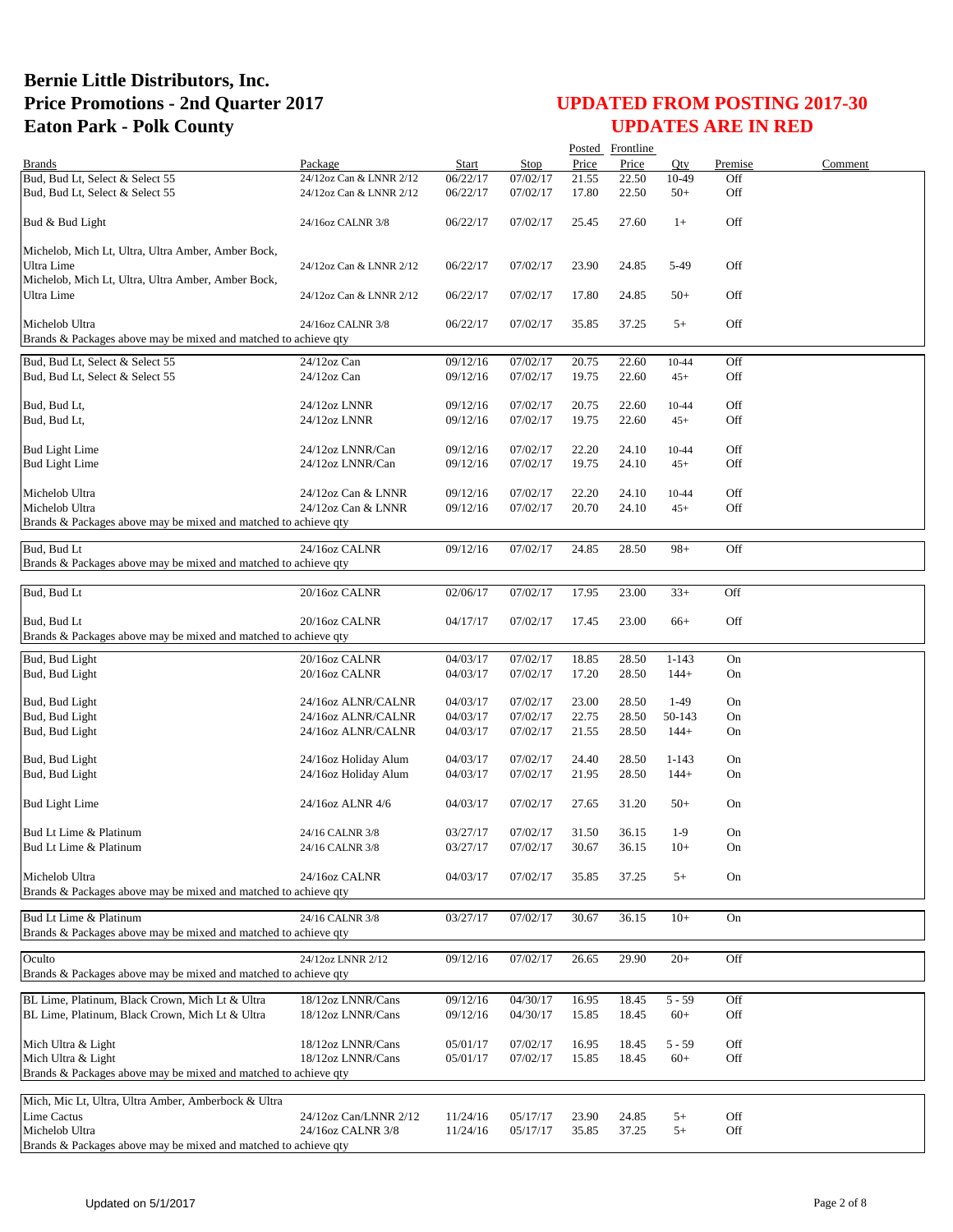|                                                                               |                        |          |          |       | Posted Frontline |          |         |         |
|-------------------------------------------------------------------------------|------------------------|----------|----------|-------|------------------|----------|---------|---------|
| <b>Brands</b>                                                                 | Package                | Start    | Stop     | Price | Price            | Oty      | Premise | Comment |
| Mich, Mic Lt, Ultra, Ultra Amber, Amberbock & Ultra                           |                        |          |          |       |                  |          |         |         |
| Lime Cactus                                                                   | 24/12oz Can/LNNR 2/12  | 05/29/17 | 06/21/17 | 23.90 | 24.85            | $5+$     | Off     |         |
| Michelob Ultra                                                                | 24/16oz CALNR 3/8      | 05/29/17 | 06/21/17 | 35.85 | 37.25            | $5+$     | Off     |         |
| Brands & Packages above may be mixed and matched to achieve qty               |                        |          |          |       |                  |          |         |         |
| BL Lime, Platinum, Black Crown & Landshark                                    | 24/12oz LNNR 2/12      | 09/12/16 | 07/02/17 | 20.45 | 24.10            | $10+$    | ON      |         |
| BL Lime, Platinum & Landshark                                                 | 24/12oz Cans 2/12      | 09/12/16 | 07/02/17 | 20.45 | 24.10            | $10+$    | ON      |         |
| Brands & Packages above may be mixed and matched to achieve qty               |                        |          |          |       |                  |          |         |         |
|                                                                               |                        |          |          |       |                  |          |         |         |
| BL Lime, Platinum & Black Crown                                               | 24/12oz Cans/LNNR 2/12 | 03/22/17 | 04/30/17 | 23.15 | 24.10            | $1+$     | Off     |         |
|                                                                               |                        |          |          |       |                  |          |         |         |
| BLL Rita Family (Lime, Straw, Mango, Raz, Orange, Grape,<br>Peach & Seasonal) | 24/8oz Can 2/12        | 03/22/17 | 04/30/17 | 23.15 | 24.10            | $1-6$    | Off     |         |
| BLL Rita Family (Lime, Straw, Mango, Raz, Orange, Grape,                      |                        |          |          |       |                  |          |         |         |
| Peach & Seasonal)                                                             | 24/8oz Can 2/12        | 03/22/17 | 04/30/17 | 21.30 | 24.10            | $7+$     | Off     |         |
| Brands & Packages above may be mixed and matched to achieve qty               |                        |          |          |       |                  |          |         |         |
|                                                                               |                        |          |          |       |                  |          |         |         |
| BL Lime, Platinum & Black Crown                                               | 24/12oz Cans/LNNR 2/12 | 05/01/17 | 05/07/17 | 23.15 | 24.10            | $1+$     | Off     |         |
|                                                                               |                        |          |          |       |                  |          |         |         |
| BLL Rita Family (Lime, Straw, Mango, Raz, Orange, Grape,                      |                        | 05/01/17 | 05/07/17 | 23.15 | 24.10            | $1-6$    | Off     |         |
| Peach & Seasonal)<br>BLL Rita Family (Lime, Straw, Mango, Raz, Orange, Grape, | 24/8oz Can 2/12        |          |          |       |                  |          |         |         |
| Peach & Seasonal)                                                             | 24/8oz Can 2/12        | 05/01/17 | 05/07/17 | 21.30 | 24.10            | $7 - 26$ | Off     |         |
| BLL Rita Family (Lime, Straw, Mango, Raz, Orange, Grape,                      |                        |          |          |       |                  |          |         |         |
| Peach & Seasonal)                                                             | 24/8oz Can 2/12        | 05/01/17 | 05/07/17 | 13.70 | 24.10            | $27+$    | Off     |         |
| Brands & Packages above may be mixed and matched to achieve qty               |                        |          |          |       |                  |          |         |         |
| BL Lime. Platinum & Black Crown                                               | 24/12oz Cans/LNNR 2/12 | 05/08/17 | 06/25/17 | 23.15 | 24.10            | $1+$     | Off     |         |
|                                                                               |                        |          |          |       |                  |          |         |         |
| BLL Rita Family (Lime, Straw, Mango, Raz, Orange, Grape,                      |                        |          |          |       |                  |          |         |         |
| Peach & Seasonal)                                                             | 24/8oz Can 2/12        | 05/08/17 | 06/25/17 | 23.15 | 24.10            | $1-6$    | Off     |         |
| BLL Rita Family (Lime, Straw, Mango, Raz, Orange, Grape,                      |                        |          |          |       |                  |          |         |         |
| Peach & Seasonal)                                                             | 24/8oz Can 2/12        | 05/08/17 | 06/25/17 | 21.30 | 24.10            | $7+$     | Off     |         |
| Brands & Packages above may be mixed and matched to achieve qty               |                        |          |          |       |                  |          |         |         |
| BL Lime, Platinum & Black Crown                                               | 24/12oz Cans/LNNR 2/12 | 06/26/17 | 07/02/17 | 23.15 | 24.10            | $1+$     | Off     |         |
|                                                                               |                        |          |          |       |                  |          |         |         |
| BLL Rita Family (Lime, Straw, Mango, Raz, Orange, Grape,                      |                        |          |          |       |                  |          |         |         |
| Peach & Seasonal)                                                             | 24/8oz Can 2/12        | 06/26/17 | 07/02/17 | 23.15 | 24.10            | $1-6$    | Off     |         |
| BLL Rita Family (Lime, Straw, Mango, Raz, Orange, Grape,                      |                        |          |          |       |                  |          |         |         |
| Peach & Seasonal)                                                             | 24/8oz Can 2/12        | 06/26/17 | 07/02/17 | 21.30 | 24.10            | $7 - 26$ | Off     |         |
| BLL Rita Family (Lime, Straw, Mango, Raz, Orange, Grape,                      |                        |          |          |       |                  |          |         |         |
| Peach & Seasonal)                                                             | 24/8oz Can 2/12        | 06/26/17 | 07/02/17 | 13.70 | 24.10            | $27+$    | Off     |         |
| Brands & Packages above may be mixed and matched to achieve qty               |                        |          |          |       |                  |          |         |         |
|                                                                               |                        |          |          |       |                  |          |         |         |
| Bud Light Lime, Platinum & Black Crown                                        | 24/12oz LNNR 4/6       | 04/03/17 | 04/30/17 | 21.60 | 24.55            | $10+$    | Off     |         |
| Brands & Packages above may be mixed and matched to achieve qty               |                        |          |          |       |                  |          |         |         |
| Bud Lt Platinum & Black Crown                                                 | 24/12oz LNNR 4/6       | 05/01/17 | 05/07/17 | 21.60 | 24.55            | $10+$    | Off     |         |
|                                                                               |                        |          |          |       |                  |          |         |         |
| <b>Bud Light Lime</b>                                                         | 24/12oz LNNR 4/6       | 05/01/17 | 05/07/17 | 21.60 | 24.55            | $10-14$  | Off     |         |
| <b>Bud Light Lime</b>                                                         | 24/12oz LNNR 4/6       | 05/01/17 | 05/07/17 | 15.50 | 24.55            | $15+$    | Off     |         |
| Brands & Packages above may be mixed and matched to achieve gty               |                        |          |          |       |                  |          |         |         |
|                                                                               |                        |          |          |       |                  |          |         |         |
| Bud Light Lime, Platinum & Black Crown                                        | 24/12oz LNNR 4/6       | 05/08/17 | 07/02/17 | 21.60 | 24.55            | $10+$    | Off     |         |
| Brands & Packages above may be mixed and matched to achieve gty               |                        |          |          |       |                  |          |         |         |
|                                                                               |                        |          |          |       |                  |          |         |         |
| Busch, Busch Lt, Nat Lt, Nat Ice & Rolling Rock                               | 24/12oz Can S/C        | 01/16/17 | 07/02/17 | 15.35 | 17.00            | 15-76    | Off     |         |
| Busch, Busch Lt, Nat Lt, Nat Ice & Rolling Rock                               | 24/12oz Can S/C        | 01/16/17 | 07/02/17 | 13.80 | 17.00            | $77+$    | Off     |         |
|                                                                               |                        |          |          |       |                  |          |         |         |
| Natty Daddy                                                                   | 24/12oz Can S/C        | 01/16/17 | 07/02/17 | 15.35 | 16.10            | $1 - 4$  | Off     |         |
| <b>Natty Daddy</b>                                                            | 24/12oz Can S/C        | 01/16/17 | 07/02/17 | 14.35 | 16.10            | 5-76     | Off     |         |
| Natty Daddy                                                                   | 24/12oz Can S/C        | 01/16/17 | 07/02/17 | 13.80 | 16.10            | $77+$    | Off     |         |
| Brands & Packages above may be mixed and matched to achieve qty               |                        |          |          |       |                  |          |         |         |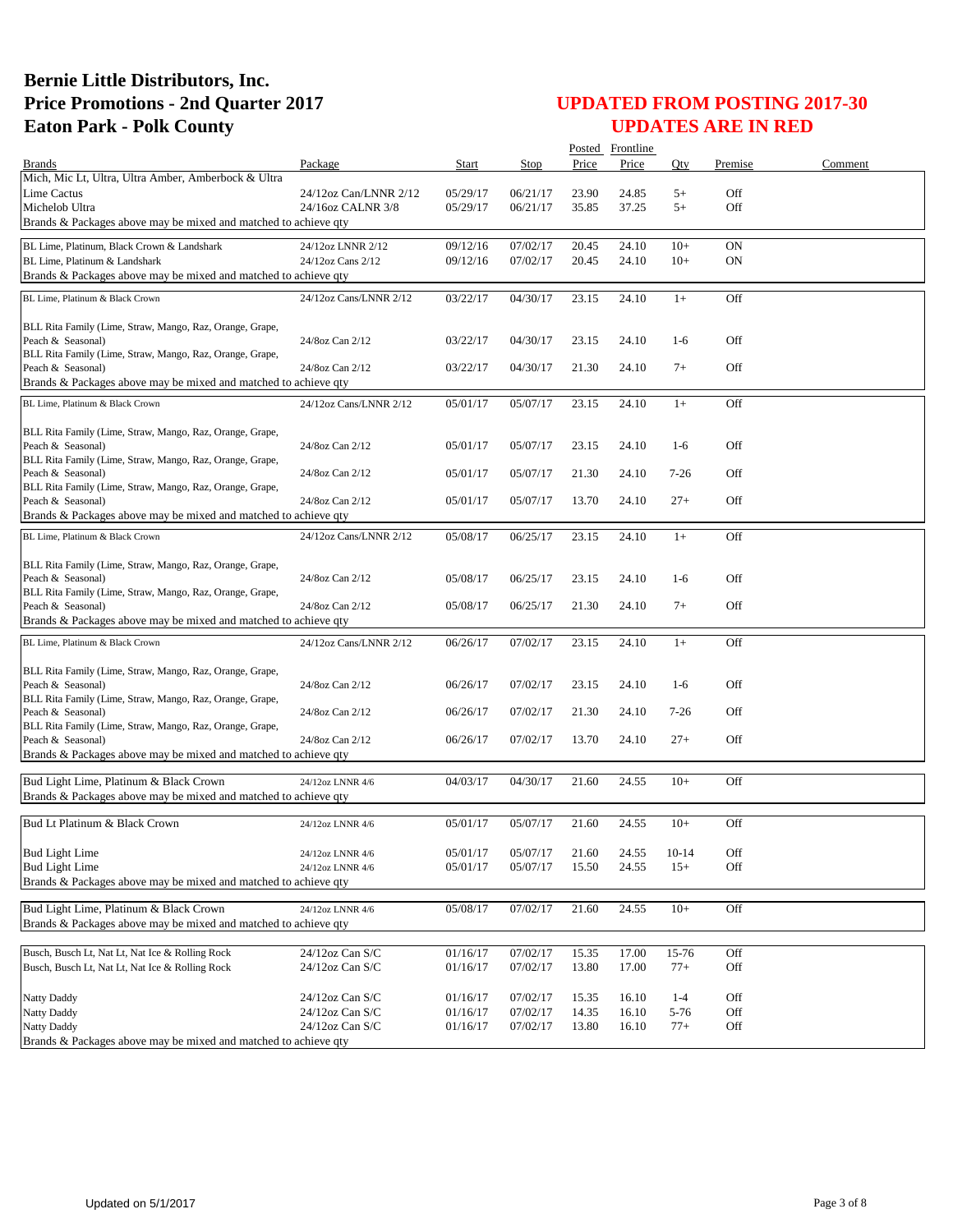|                                                                                                        |                     |          |                      |                | Posted Frontline |           |            |         |
|--------------------------------------------------------------------------------------------------------|---------------------|----------|----------------------|----------------|------------------|-----------|------------|---------|
| <b>Brands</b>                                                                                          | Package             | Start    | Stop                 | Price          | Price            | Oty       | Premise    | Comment |
| Busch, Busch Lt, Nat Lt, Nat Ice, Bud Ice, Rolling Rock                                                |                     |          |                      |                |                  |           |            |         |
| & Busch Ice<br>Busch, Busch Lt, Nat Lt, Nat Ice, Bud Ice, Rolling Rock                                 | 18/12oz Cans/LNNR   | 04/03/17 | 04/16/17             | 10.95          | 12.40            | 20-39     | Off        |         |
| & Busch Ice                                                                                            | 18/12oz Cans/LNNR   | 04/03/17 | 04/16/17             | 9.35           | 12.40            | $40+$     | Off        |         |
| Brands & Packages above may be mixed and matched to achieve qty                                        |                     |          |                      |                |                  |           |            |         |
|                                                                                                        |                     |          |                      |                |                  |           |            |         |
| Busch, Busch Lt, Nat Lt, Nat Ice, Bud Ice, Rolling Rock                                                |                     |          |                      |                |                  |           |            |         |
| & Busch Ice<br>Brands & Packages above may be mixed and matched to achieve qty                         | 18/12oz Cans/LNNR   | 04/17/17 | 07/02/17             | 9.35           | 12.40            | $40+$     | Off        |         |
|                                                                                                        |                     |          |                      |                |                  |           |            |         |
| King Cobra & High Gravity                                                                              | 24/16oz Can 6/4     | 09/12/16 | 07/02/17             | 17.75          | 19.55            | $5+$      | Off        |         |
| Brands & Packages above may be mixed and matched to achieve qty                                        |                     |          |                      |                |                  |           |            |         |
| Spiked Seltzer Family (Lime, Orange, Gpfrt, Cran)                                                      | 24/12oz LNR-Can 4/6 | 04/24/17 | 04/29/17             | \$19.20        | \$28.50          | $5+$      | Off        |         |
| Brands & Packages above may be mixed and matched to achieve qty                                        |                     |          |                      |                |                  |           |            |         |
|                                                                                                        |                     |          |                      |                |                  |           |            |         |
| Shock Top & Shock Top Sampler                                                                          | 24/12oz LNNR        | 09/12/16 | 07/02/17             | 19.70          | 27.75            | $56+$     | Off        |         |
| Shock Top & Shock Top Lemon                                                                            | 15/12oz Can         | 09/12/16 | 07/02/17             | 13.65          | 15.25            | $50+$     | Off        |         |
|                                                                                                        | 30/12oz Can 2/15    |          |                      |                |                  |           |            |         |
| Shock Top & Shock Top Lemon                                                                            |                     | 09/12/16 | 07/02/17             | 25.70          | 28.90            | $25+$     | Off        |         |
| Shock Top, Apple Wheat, Lemon, Pumpkin, Rasp, IPA, Winter<br>Combo, Choc, Pretzel, Ginger, Ruby Red    | 24/12oz LNNR 4/6    | 03/13/17 | 06/10/17             | 27.10          | 27.75            | $1-19$    | Off        |         |
| Shock Top, Apple Wheat, Lemon, Pumpkin, Rasp, IPA, Winter                                              |                     |          |                      |                |                  |           |            |         |
| Combo, Choc, Pretzel, Ginger, Ruby Red                                                                 | 24/12oz LNNR 4/6    | 03/13/17 | 06/10/17             | 26.10          | 27.75            | $20 - 55$ | Off        |         |
| Shock Top, Apple Wheat, Lemon, Pumpkin, Rasp, IPA, Winter<br>Combo, Choc, Pretzel, Ginger, Ruby Red    | 24/12oz LNNR 4/6    | 03/13/17 | 06/10/17             | 25.10          | 27.75            | 56-111    | Off        |         |
| Shock Top, Apple Wheat, Lemon, Pumpkin, Rasp, IPA, Winter                                              |                     |          |                      |                |                  |           |            |         |
| Combo, Choc, Pretzel, Ginger, Ruby Red                                                                 | 24/12oz LNNR 4/6    | 03/13/17 | 06/10/17             | 24.10          | 27.75            | $112+$    | Off        |         |
| Brands & Packages above may be mixed and matched to achieve qty                                        |                     |          |                      |                |                  |           |            |         |
| Shock Top, Apple Wheat, Lemon, Pumpkin, Rasp, IPA, Winter                                              |                     |          |                      |                |                  |           |            |         |
| Combo, Choc, Pretzel, Ginger, Ruby Red<br>Shock Top, Apple Wheat, Lemon, Pumpkin, Rasp, IPA, Winter    | 24/12oz LNNR 4/6    | 06/12/17 | 06/18/17             | 27.10          | 27.75            | $1-19$    | Off        |         |
| Combo, Choc, Pretzel, Ginger, Ruby Red                                                                 | 24/12oz LNNR 4/6    | 06/12/17 | 06/18/17             | 19.20          | 27.75            | $20+$     | Off        |         |
| Brands & Packages above may be mixed and matched to achieve qty                                        |                     |          |                      |                |                  |           |            |         |
| Shock Top, Apple Wheat, Lemon, Pumpkin, Rasp, IPA, Winter                                              |                     |          |                      |                |                  |           |            |         |
| Combo, Choc, Pretzel, Ginger, Ruby Red                                                                 | 24/12oz LNNR 4/6    | 06/19/17 | 09/02/17             | 27.10          | 27.75            | $1-19$    | Off        |         |
| Shock Top, Apple Wheat, Lemon, Pumpkin, Rasp, IPA, Winter                                              |                     |          |                      |                |                  |           |            |         |
| Combo, Choc, Pretzel, Ginger, Ruby Red<br>Shock Top, Apple Wheat, Lemon, Pumpkin, Rasp, IPA, Winter    | 24/12oz LNNR 4/6    | 06/19/17 | 09/02/17             | 26.10          | 27.75            | $20 - 55$ | Off        |         |
| Combo, Choc, Pretzel, Ginger, Ruby Red                                                                 | 24/12oz LNNR 4/6    | 06/19/17 | 09/02/17             | 25.10          | 27.75            | 56-111    | Off        |         |
| Shock Top, Apple Wheat, Lemon, Pumpkin, Rasp, IPA, Winter<br>Combo, Choc, Pretzel, Ginger, Ruby Red    | 24/12oz LNNR 4/6    | 06/19/17 | 09/02/17             | 24.10          | 27.75            | $112+$    | Off        |         |
| Brands & Packages above may be mixed and matched to achieve qty                                        |                     |          |                      |                |                  |           |            |         |
|                                                                                                        |                     |          |                      |                |                  |           |            |         |
| Wild Blue & Redbridge                                                                                  | 24/12oz LNNR 4/6    | 11/14/16 | 07/02/17             | 28.65          | 29.35            | $28+$     | Off        |         |
| Brands & Packages above may be mixed and matched to achieve qty                                        |                     |          |                      |                |                  |           |            |         |
|                                                                                                        | 24/12oz LNNR 4/6    |          |                      |                |                  |           |            |         |
| Kirin Ichiban & Kirin Light<br>Brands & Packages above may be mixed and matched to achieve qty         |                     | 11/14/16 | 07/02/17             | 23.50          | 27.75            | $10+$     | Off        |         |
|                                                                                                        |                     |          |                      |                |                  |           |            |         |
| Becks, Lt, Dark, Oktob, Sapphire, Becks NA & Bass                                                      | 24/12oz LNNR 4/6    | 09/12/16 | 05/21/17             | 22.05          | 24.55            | 56-111    | Off        |         |
| Becks, Lt, Dark, Oktob, Sapphire, Becks NA & Bass                                                      | 24/12oz LNNR 4/6    | 09/12/16 | 05/21/17             | 19.80          | 24.55            | $112+$    | Off        |         |
| Brands & Packages above may be mixed and matched to achieve qty                                        |                     |          |                      |                |                  |           |            |         |
| Becks, Lt, Dark, Oktob, Sapphire                                                                       | 24/12oz LNNR 4/6    | 05/22/17 | 05/28/17             | 15.85          | 24.55            | $20+$     | Off        |         |
|                                                                                                        |                     |          |                      |                |                  |           |            |         |
| Bass Ale & Beck's NA                                                                                   | 24/12oz LNNR 4/6    | 05/22/17 | 05/28/17             | 22.05          | 24.55            | 56-111    | Off        |         |
| Bass Ale & Beck's NA<br>Brands & Packages above may be mixed and matched to achieve qty                | 24/12oz LNNR 4/6    | 05/22/17 | 05/28/17             | 19.80          | 24.55            | $112+$    | Off        |         |
|                                                                                                        |                     |          |                      |                |                  |           |            |         |
| Becks, Lt, Dark, Oktob, Sapphire, Becks NA & Bass<br>Becks, Lt, Dark, Oktob, Sapphire, Becks NA & Bass | 24/12oz LNNR 4/6    | 05/29/17 | 07/02/17<br>07/02/17 | 22.05<br>19.80 | 24.55<br>24.55   | 56-111    | Off<br>Off |         |
| Brands & Packages above may be mixed and matched to achieve qty                                        | 24/12oz LNNR 4/6    | 05/29/17 |                      |                |                  | $112+$    |            |         |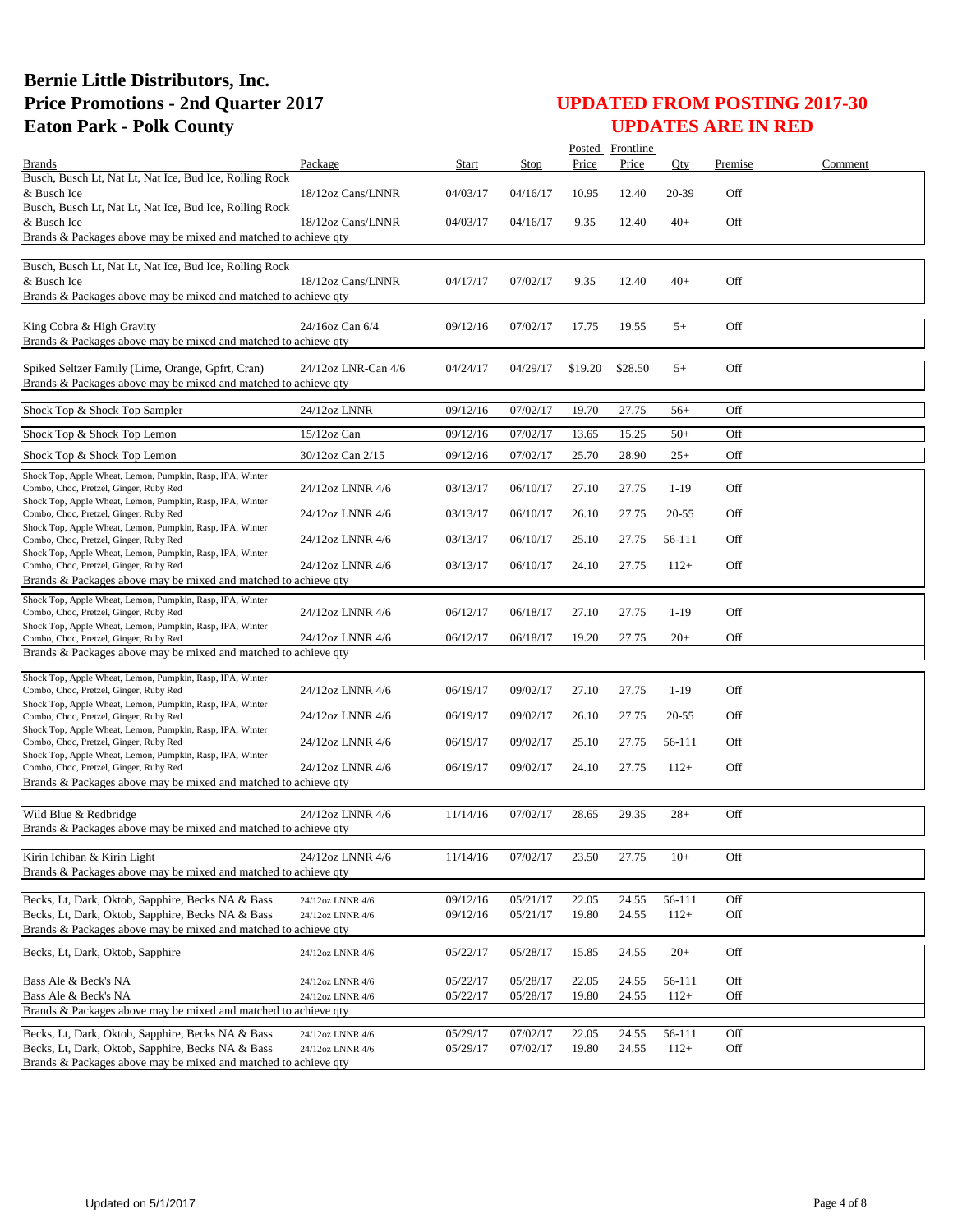|                                                                                                 |                                                |                      |                      |                | Posted Frontline |         |         |         |
|-------------------------------------------------------------------------------------------------|------------------------------------------------|----------------------|----------------------|----------------|------------------|---------|---------|---------|
| <b>Brands</b>                                                                                   | Package                                        | Start                | <b>Stop</b>          | Price          | Price            | Otv     | Premise | Comment |
| Becks, Light, Dark, Oktoberfest, Sapphire & Bass                                                | 24/12oz LNNR/CAN 2/12                          | 03/06/17             | 04/16/17             | 20.35          | 24.10            | 56-111  | Off     |         |
| Becks, Light, Dark, Oktoberfest, Sapphire & Bass                                                | 24/12oz LNNR/CAN 2/12                          | 03/06/17             | 04/16/17             | 19.80          | 24.10            | $112+$  | Off     |         |
| Land Shark                                                                                      | 24/12oz LNNR/CAN 2/12                          | 03/06/17             | 04/16/17             | 22.15          | 24.10            | 56-111  | Off     |         |
| <b>Land Shark</b>                                                                               | 24/12oz LNNR/CAN 2/12                          | 03/06/17             | 04/16/17             | 20.35          | 24.10            | $112+$  | Off     |         |
| Brands & Packages above may be mixed and matched to achieve qty                                 |                                                |                      |                      |                |                  |         |         |         |
|                                                                                                 |                                                |                      |                      |                |                  |         |         |         |
| Becks, Light, Dark, Oktoberfest, Sapphire & Bass                                                | 24/12oz LNNR/CAN 2/12                          | 04/17/17             | 04/23/17             | 19.20          | 24.10            | $10+$   | Off     |         |
| Land Shark                                                                                      |                                                | 04/17/17             | 04/23/17             | 19.20          | 24.10            | $10+$   | Off     |         |
| Brands & Packages above may be mixed and matched to achieve qty                                 | 24/12oz LNNR/CAN 2/12                          |                      |                      |                |                  |         |         |         |
|                                                                                                 |                                                |                      |                      |                |                  |         |         |         |
| Becks, Light, Dark, Oktoberfest, Sapphire & Bass                                                | 24/12oz LNNR/CAN 2/12                          | 04/24/17             | 05/07/17             | 20.35          | 24.10            | 56-111  | Off     |         |
| Becks, Light, Dark, Oktoberfest, Sapphire & Bass                                                | 24/12oz LNNR/CAN 2/12                          | 04/24/17             | 05/07/17             | 19.80          | 24.10            | $112+$  | Off     |         |
|                                                                                                 |                                                |                      |                      |                |                  |         |         |         |
| <b>Land Shark</b>                                                                               | 24/12oz LNNR/CAN 2/12                          | 04/24/17             | 05/07/17             | 22.15          | 24.10            | 56-111  | Off     |         |
| Land Shark                                                                                      | 24/12oz LNNR/CAN 2/12                          | 04/24/17             | 05/07/17             | 20.35          | 24.10            | $112+$  | Off     |         |
| Brands & Packages above may be mixed and matched to achieve qty                                 |                                                |                      |                      |                |                  |         |         |         |
| Becks, Light, Dark, Oktoberfest, Sapphire & Bass                                                | 24/12oz LNNR/CAN 2/12                          | 05/08/17             | 05/14/17             | 19.20          | 24.10            | $10+$   | Off     |         |
|                                                                                                 |                                                |                      |                      |                |                  |         |         |         |
| Land Shark                                                                                      | 24/12oz LNNR/CAN 2/12                          | 05/08/17             | 05/14/17             | 19.20          | 24.10            | $10+$   | Off     |         |
| Brands & Packages above may be mixed and matched to achieve qty                                 |                                                |                      |                      |                |                  |         |         |         |
| Becks, Light, Dark, Oktoberfest, Sapphire & Bass                                                |                                                |                      |                      |                |                  | 56-111  | Off     |         |
| Becks, Light, Dark, Oktoberfest, Sapphire & Bass                                                | 24/12oz LNNR/CAN 2/12<br>24/12oz LNNR/CAN 2/12 | 05/15/17<br>05/15/17 | 06/11/17<br>06/11/17 | 20.35<br>19.80 | 24.10<br>24.10   | $112+$  | Off     |         |
|                                                                                                 |                                                |                      |                      |                |                  |         |         |         |
| Land Shark                                                                                      | 24/12oz LNNR/CAN 2/12                          | 05/15/17             | 06/11/17             | 22.15          | 24.10            | 56-111  | Off     |         |
| <b>Land Shark</b>                                                                               | 24/12oz LNNR/CAN 2/12                          | 05/15/17             | 06/11/17             | 20.35          | 24.10            | $112+$  | Off     |         |
| Brands & Packages above may be mixed and matched to achieve qty                                 |                                                |                      |                      |                |                  |         |         |         |
|                                                                                                 |                                                |                      |                      |                |                  |         |         |         |
| Becks, Light, Dark, Oktoberfest, Sapphire & Bass                                                | 24/12oz LNNR/CAN 2/12                          | 06/12/17             | 06/18/17             | 20.20          | 24.10            | $10+$   | Off     |         |
| Land Shark                                                                                      | 24/12oz LNNR/CAN 2/12                          | 06/12/17             | 06/18/17             | 20.20          | 24.10            | $10+$   | Off     |         |
| Brands & Packages above may be mixed and matched to achieve qty                                 |                                                |                      |                      |                |                  |         |         |         |
|                                                                                                 |                                                |                      |                      |                |                  |         |         |         |
| Becks, Light, Dark, Oktoberfest, Sapphire & Bass                                                | 24/12oz LNNR/CAN 2/12                          | 06/19/17             | 07/09/17             | 20.35          | 24.10            | 56-111  | Off     |         |
| Becks, Light, Dark, Oktoberfest, Sapphire & Bass                                                | 24/12oz LNNR/CAN 2/12                          | 06/19/17             | 07/09/17             | 19.80          | 24.10            | $112+$  | Off     |         |
| <b>Land Shark</b>                                                                               | 24/12oz LNNR/CAN 2/12                          | 06/19/17             | 07/09/17             | 22.15          | 24.10            | 56-111  | Off     |         |
| Land Shark                                                                                      | 24/12oz LNNR/CAN 2/12                          | 06/19/17             | 07/09/17             | 20.35          | 24.10            | $112+$  | Off     |         |
| Brands & Packages above may be mixed and matched to achieve qty                                 |                                                |                      |                      |                |                  |         |         |         |
|                                                                                                 |                                                |                      |                      |                |                  |         |         |         |
| Beck's, Sapphire, Black Crown, BL Lime, Platinum,                                               |                                                |                      |                      |                |                  |         |         |         |
| Michelob Ultra & Landshark                                                                      | 24/16oz CAN 6/4                                | 02/06/17             | 07/02/17             | 25.75          | 28.00            | $1-2$   | Off     |         |
| Beck's, Sapphire, Black Crown, BL Lime, Platinum,                                               |                                                |                      |                      |                |                  |         |         |         |
| Michelob Ultra & Landshark                                                                      | 24/16oz CAN 6/4                                | 02/06/17             | 07/02/17             | 24.90          | 28.00            | $3+$    | Off     |         |
|                                                                                                 |                                                |                      |                      |                |                  |         |         |         |
| Shock Top, Apple, Lemon, Pumpkin, Shockolate &<br><b>Twisted Pretzel</b>                        | 24/16oz CAN 6/4                                | 02/06/17             | 07/02/17             | 29.80          | 33.50            | $1 - 2$ | Off     |         |
| Shock Top, Apple, Lemon, Pumpkin, Shockolate &                                                  |                                                |                      |                      |                |                  |         |         |         |
| <b>Twisted Pretzel</b>                                                                          | 24/16oz CAN 6/4                                | 02/06/17             | 07/02/17             | 24.90          | 33.50            | $3+$    | Off     |         |
|                                                                                                 |                                                |                      |                      |                |                  |         |         |         |
| Goose 312, IPA, Green Line & Four Star Pilsner                                                  | 24/16oz CAN 6/4                                | 02/06/17             | 07/02/17             | 29.80          | 31.95            | $1 - 2$ | Off     |         |
| Goose 312, IPA, Green Line & Four Star Pilsner                                                  | 24/16oz CAN 6/4                                | 02/06/17             | 07/02/17             | 24.90          | 31.95            | $3+$    | Off     |         |
|                                                                                                 |                                                |                      |                      |                |                  |         |         |         |
| Bud Chelada, Bud Lt Chelada                                                                     | 24/16oz Can 6/4                                | 02/06/17             | 07/02/17             | 29.80          | 33.50            | $1+$    | Off     |         |
|                                                                                                 |                                                |                      |                      |                |                  |         |         |         |
| Rita Splash (Lime, Strawberry & Pineapple)                                                      | 24/16oz CAN 4/6                                | 02/06/17             | 07/02/17             | 29.80          | 37.50            | $1+$    | Off     |         |
|                                                                                                 |                                                |                      |                      |                |                  |         |         |         |
| BL Lime Rita Family & Oculto<br>Brands & Packages above may be mixed and matched to achieve qty | 24/16oz CAN 6/4                                | 02/06/17             | 07/02/17             | 29.80          | 37.50            | $1+$    | Off     |         |
|                                                                                                 |                                                |                      |                      |                |                  |         |         |         |
| <b>Boddington's Pub</b>                                                                         | 24/16oz CAN 6/4                                | 01/04/16             | 07/02/17             | 39.15          | 41.75            | $72+$   | Off     |         |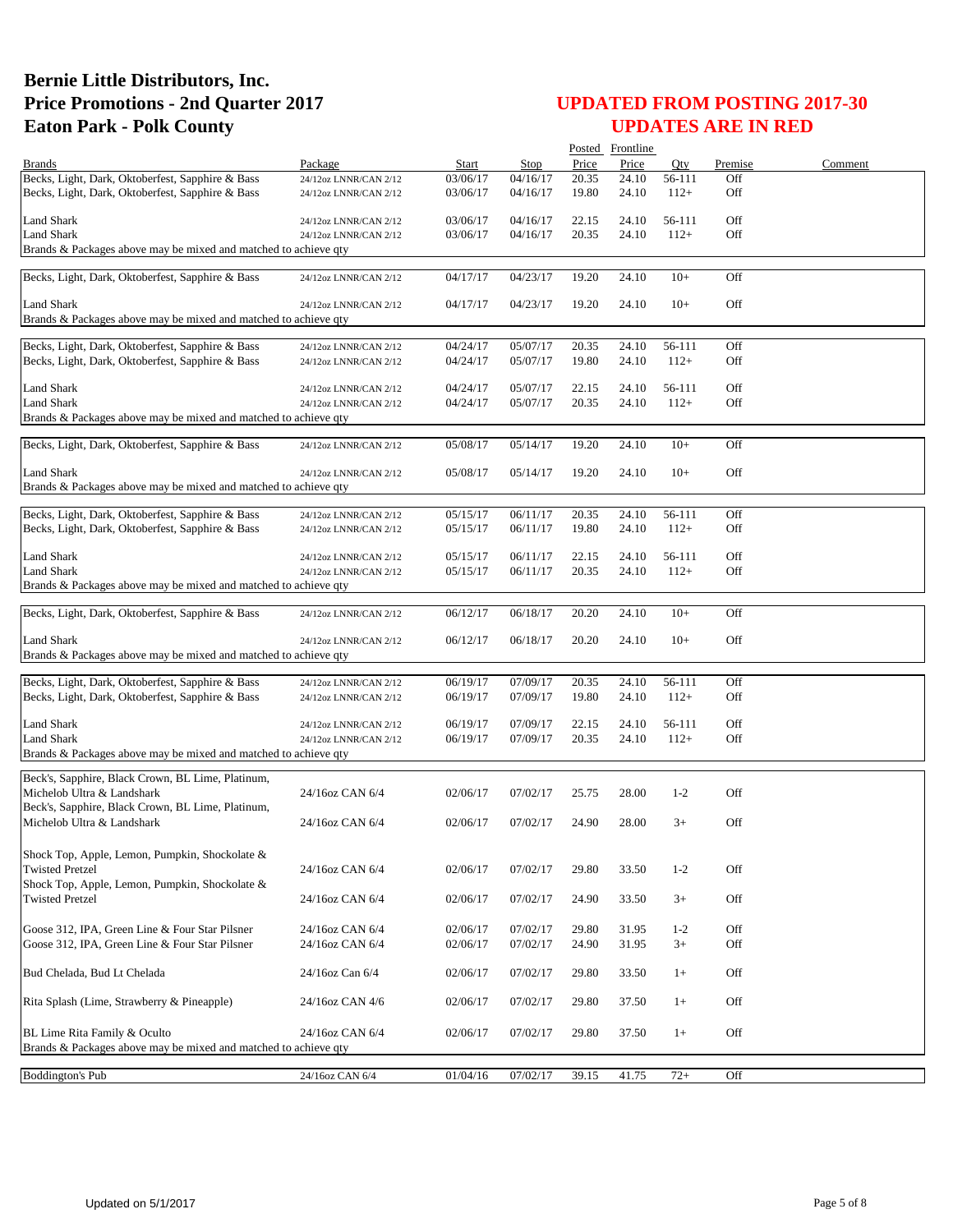|                                                                                                                                                                                                                                             |                       |          |          |       | Posted Frontline |           |         |         |
|---------------------------------------------------------------------------------------------------------------------------------------------------------------------------------------------------------------------------------------------|-----------------------|----------|----------|-------|------------------|-----------|---------|---------|
| <b>Brands</b>                                                                                                                                                                                                                               | Package               | Start    | Stop     | Price | Price            | Qty       | Premise | Comment |
| BP Blueberry, Oktoberfest, Pumpkin, Summer, Winter, Spring,<br>Toasted Lager, Hoptical Illusion, Mosaic Session IPA & Honey<br>Robber<br>BP Blueberry, Oktoberfest, Pumpkin, Summer, Winter, Spring,                                        | 24/12oz LNNR 4/6      | 03/20/17 | 06/18/17 | 27.70 | 30.90            | $25 - 55$ | Off     |         |
| Toasted Lager, Hoptical Illusion, Mosaic Session IPA & Honey<br>Robber                                                                                                                                                                      | 24/12oz LNNR 4/6      | 03/20/17 | 06/18/17 | 26.70 | 30.90            | $56+$     | Off     |         |
| Goose 312, 312 Pale Ale, Honkers, IPA, Winter, Summer, Harvest<br>Ale, Sixth Day, Endless IPA, Rambler IPA, Oktob, 10 Hills Pale Ale,<br>Four Star, Green Line, Preseason<br>Goose 312, 312 Pale Ale, Honkers, IPA, Winter, Summer, Harvest | 24/12oz LNNR/Can 4/6  | 03/20/17 | 06/18/17 | 27.70 | 30.90            | $25 - 55$ | Off     |         |
| Ale, Sixth Day, Endless IPA, Rambler IPA, Oktob, 10 Hills Pale Ale,<br>Four Star, Green Line, Preseason<br>Brands & Packages above may be mixed and matched to achieve qty                                                                  | 24/12oz LNNR/Can 4/6  | 03/20/17 | 06/18/17 | 26.70 | 30.90            | $56+$     | Off     |         |
|                                                                                                                                                                                                                                             |                       |          |          |       |                  |           |         |         |
| BP Blueberry, Oktoberfest, Pumpkin, Summer, Winter, Spring,<br>Toasted Lager, Hoptical Illusion, Mosaic Session IPA & Honey<br>Robber                                                                                                       | 24/12oz LNNR 4/6      | 06/19/17 | 06/25/17 | 19.20 | 30.90            | $10+$     | Off     |         |
| Goose 312, 312 Pale Ale, Honkers, IPA, Winter, Summer, Harvest<br>Ale, Sixth Day, Endless IPA, Rambler IPA, Oktob, 10 Hills Pale Ale,<br>Four Star, Green Line, Preseason<br>Goose 312, 312 Pale Ale, Honkers, IPA, Winter, Summer, Harvest | 24/12oz LNNR/Can 4/6  | 06/19/17 | 06/25/17 | 27.70 | 30.90            | $25 - 55$ | Off     |         |
| Ale, Sixth Day, Endless IPA, Rambler IPA, Oktob, 10 Hills Pale Ale,<br>Four Star, Green Line, Preseason<br>Brands & Packages above may be mixed and matched to achieve qty                                                                  | 24/12oz LNNR/Can 4/6  | 06/19/17 | 06/25/17 | 26.70 | 30.90            | $56+$     | Off     |         |
| BP Blueberry, Oktoberfest, Pumpkin, Summer, Winter, Spring,<br>Toasted Lager, Hoptical Illusion, Mosaic Session IPA & Honey<br>Robber<br>BP Blueberry, Oktoberfest, Pumpkin, Summer, Winter, Spring,                                        | 24/12oz LNNR 4/6      | 06/26/17 | 09/30/17 | 27.70 | 30.90            | $25 - 55$ | Off     |         |
| Toasted Lager, Hoptical Illusion, Mosaic Session IPA & Honey<br>Robber                                                                                                                                                                      | 24/12oz LNNR 4/6      | 06/26/17 | 09/30/17 | 26.70 | 30.90            | $56+$     | Off     |         |
| Goose 312, 312 Pale Ale, Honkers, IPA, Winter, Summer, Harvest<br>Ale, Sixth Day, Endless IPA, Rambler IPA, Oktob, 10 Hills Pale Ale,<br>Four Star, Green Line, Preseason<br>Goose 312, 312 Pale Ale, Honkers, IPA, Winter, Summer, Harvest | 24/12oz LNNR/Can 4/6  | 06/26/17 | 09/30/17 | 27.70 | 30.90            | $25 - 55$ | Off     |         |
| Ale, Sixth Day, Endless IPA, Rambler IPA, Oktob, 10 Hills Pale Ale,<br>Four Star, Green Line, Preseason<br>Brands & Packages above may be mixed and matched to achieve qty                                                                  | 24/12oz LNNR/Can 4/6  | 06/26/17 | 09/30/17 | 26.70 | 30.90            | $56+$     | Off     |         |
|                                                                                                                                                                                                                                             |                       |          |          |       |                  |           |         |         |
| Shock Top, Wheat IPA, Lemon, Pumpkin, Variety, Apple, Winter,<br>Honey Bourbon, Choc, Pretzel, Ginger & Ruby Red<br>Shock Top, Wheat IPA, Lemon, Pumpkin, Variety, Apple, Winter,                                                           | 24/12oz LNNR/Can 2/12 | 01/23/17 | 07/02/17 | 24.60 | 27.75            | 14-55     | Off     |         |
| Honey Bourbon, Choc, Pretzel, Ginger & Ruby Red                                                                                                                                                                                             | 24/12oz LNNR/Can 2/12 | 01/23/17 | 07/02/17 | 23.60 | 27.75            | 56-111    | Off     |         |
| Shock Top, Wheat IPA, Lemon, Pumpkin, Variety, Apple, Winter,<br>Honey Bourbon, Choc, Pretzel, Ginger & Ruby Red                                                                                                                            | 24/12oz LNNR/Can 2/12 | 01/23/17 | 07/02/17 | 22.60 | 27.75            | $112+$    | Off     |         |
| Goose 312, 312 Pale, Honkers, IPA, Winter, Summer, Fall, Harvest<br>Ale, Endless IPA, Winter, Four Star, Green Line, Seasonals                                                                                                              | 24/12oz LNNR/CN 2/12  | 01/23/17 | 07/02/17 | 26.25 | 29.65            | 14-55     | Off     |         |
| Goose 312, 312 Pale, Honkers, IPA, Winter, Summer, Fall, Harvest<br>Ale, Endless IPA, Winter, Four Star, Green Line, Seasonals<br>Brands & Packages above may be mixed and matched to achieve qty                                           | 24/12oz LNNR/CN 2/12  | 01/23/17 | 07/02/17 | 25.25 | 29.65            | $56+$     | Off     |         |
|                                                                                                                                                                                                                                             |                       |          |          |       |                  |           |         |         |
| Goose Seasonal Sampler                                                                                                                                                                                                                      | 24/12oz Can           | 01/02/17 | 07/02/17 | 25.45 | 28.85            | 14-55     | Off     |         |
| Goose Seasonal Sampler                                                                                                                                                                                                                      | 24/12oz Can           | 01/02/17 | 07/02/17 | 24.45 | 28.85            | $56+$     | Off     |         |
| Brands & Packages above may be mixed and matched to achieve qty                                                                                                                                                                             |                       |          |          |       |                  |           |         |         |
| Goose Seasonal Sampler                                                                                                                                                                                                                      | 24/12oz LNNR          | 01/02/17 | 07/02/17 | 26.80 | 28.85            | $10 - 55$ | Off     |         |
| Goose Seasonal Sampler                                                                                                                                                                                                                      | 24/12oz LNNR          | 01/02/17 | 07/02/17 | 25.50 | 28.85            | 56-111    | Off     |         |
| Goose Seasonal Sampler                                                                                                                                                                                                                      | 24/12oz LNNR          | 01/02/17 | 07/02/17 | 24.50 | 28.85            | $112+$    | Off     |         |
| Brands & Packages above may be mixed and matched to achieve qty                                                                                                                                                                             |                       |          |          |       |                  |           |         |         |
| Stella Artois                                                                                                                                                                                                                               | 20/9.6oz LNR          | 09/12/16 | 07/02/17 | 19.90 | 21.95            | $3+$      | Off     |         |
|                                                                                                                                                                                                                                             |                       |          |          |       |                  |           |         |         |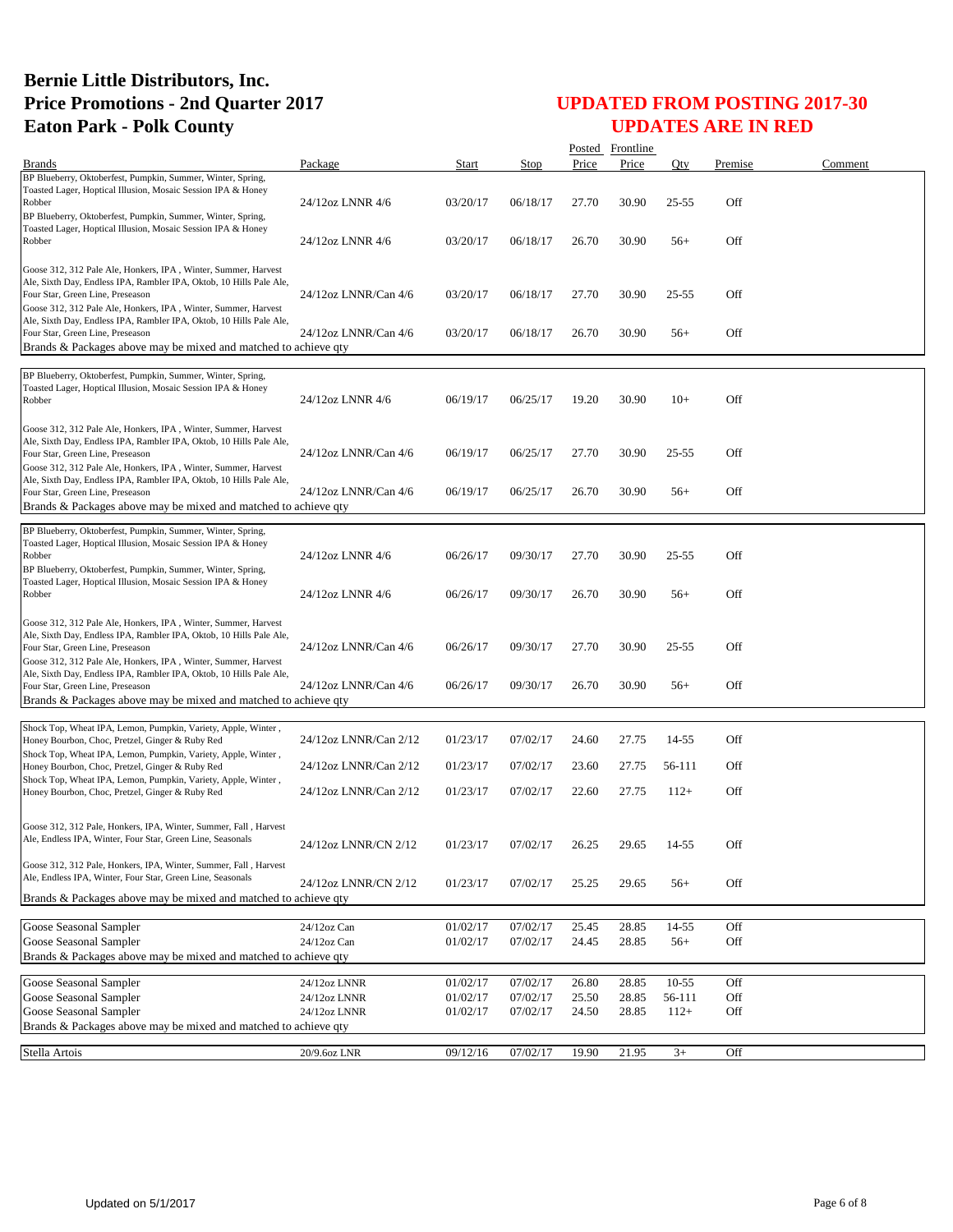|                                                                                                              |                                                 |                      |             |       | Posted Frontline |          |            |         |
|--------------------------------------------------------------------------------------------------------------|-------------------------------------------------|----------------------|-------------|-------|------------------|----------|------------|---------|
| <b>Brands</b>                                                                                                | Package                                         | Start                | <b>Stop</b> | Price | Price            | Oty      | Premise    | Comment |
| Stella Artois, Cidre, Hoegaarden, Leffe Blonde/Brown                                                         | 24/11.2oz LNNR/CN 4/6                           | 04/03/17             | 04/23/17    | 26.40 | 32.55            | 56-111   | Off        |         |
| Stella Artois, Cidre, Hoegaarden, Leffe Blonde/Brown                                                         | 24/11.2oz LNNR/CN 4/6                           | 04/03/17             | 04/23/17    | 25.75 | 32.55            | 112-215  | Off        |         |
| Stella Artois, Cidre, Hoegaarden, Leffe Blonde/Brown                                                         | 24/11.2oz LNNR/CN 4/6                           | 04/03/17             | 04/23/17    | 24.46 | 32.55            | $216+$   | Off        |         |
|                                                                                                              |                                                 |                      |             |       |                  |          |            |         |
| Stella, Stella Cidre, Hoegaarden, Belgian Sampler                                                            | 24/11.2oz LNNR/Can 2/12 &<br>20/14.9oz Can 2/12 | 04/03/17             | 04/23/17    | 30.30 | 33.30            | $1-4$    | Off        |         |
| Stella, Stella Cidre, Hoegaarden, Belgian Sampler                                                            | 24/11.2oz LNNR/Can 2/12 &<br>20/14.9oz Can 2/12 | 04/03/17             | 04/23/17    | 27.00 | 33.30            | $5 - 55$ | Off        |         |
| Stella, Stella Cidre, Hoegaarden, Belgian Sampler                                                            | 24/11.2oz LNNR/Can 2/12 &<br>20/14.9oz Can 2/12 | 04/03/17             | 04/23/17    | 26.40 | 33.30            | 56-111   | Off        |         |
| Stella, Stella Cidre, Hoegaarden, Belgian Sampler                                                            | 24/11.2oz LNNR/Can 2/12 &                       |                      |             |       |                  |          |            |         |
| Brands & Packages above may be mixed and matched to achieve qty                                              | 20/14.9oz Can 2/12                              | 04/03/17             | 04/23/17    | 25.75 | 33.30            | $112+$   | Off        |         |
|                                                                                                              |                                                 |                      |             |       |                  |          |            |         |
| Stella Artois, Cidre, Hoegaarden, Leffe Blonde/Brown                                                         | 24/11.2oz LNNR 4/6                              | 04/24/17             | 04/30/17    | 26.40 | 32.55            | 56-111   | Off        |         |
| Stella Artois, Cidre, Hoegaarden, Leffe Blonde/Brown                                                         | 24/11.2oz LNNR 4/6                              | 04/24/17             | 04/30/17    | 25.75 | 32.55            | 112-215  | Off        |         |
| Stella Artois, Cidre, Hoegaarden, Leffe Blonde/Brown                                                         | 24/11.2oz LNNR 4/6                              | 04/24/17             | 04/30/17    | 24.46 | 32.55            | $216+$   | Off        |         |
|                                                                                                              |                                                 |                      |             |       |                  |          |            |         |
| Stella Artois                                                                                                | 24/11.2oz Can 4/6                               | 04/24/17             | 04/30/17    | 21.60 | 32.55            | $10+$    | Off        |         |
|                                                                                                              | 24/11.2oz LNNR/Can 2/12 &                       |                      |             |       |                  |          |            |         |
| Stella, Stella Cidre, Hoegaarden, Belgian Sampler                                                            | 20/14.9oz Can 2/12                              | 04/24/17             | 04/30/17    | 30.30 | 33.30            | $1 - 4$  | Off        |         |
| Stella, Stella Cidre, Hoegaarden, Belgian Sampler                                                            | 24/11.2oz LNNR/Can 2/12 &                       | 04/24/17             | 04/30/17    | 27.00 | 33.30            | $5 - 55$ | Off        |         |
|                                                                                                              | 20/14.9oz Can 2/12<br>24/11.2oz LNNR/Can 2/12 & |                      |             |       |                  |          |            |         |
| Stella, Stella Cidre, Hoegaarden, Belgian Sampler                                                            | 20/14.9oz Can 2/12<br>24/11.2oz LNNR/Can 2/12 & | 04/24/17             | 04/30/17    | 26.40 | 33.30            | 56-111   | Off        |         |
| Stella, Stella Cidre, Hoegaarden, Belgian Sampler                                                            | 20/14.9oz Can 2/12                              | 04/24/17             | 04/30/17    | 25.75 | 33.30            | $112+$   | Off        |         |
| Brands & Packages above may be mixed and matched to achieve qty                                              |                                                 |                      |             |       |                  |          |            |         |
|                                                                                                              | 24/11.2oz LNNR/CN 4/6                           | 05/01/17             | 07/02/17    | 26.40 | 32.55            | 56-111   | Off        |         |
| Stella Artois, Cidre, Hoegaarden, Leffe Blonde/Brown                                                         |                                                 |                      | 07/02/17    | 25.75 |                  | 112-215  | Off        |         |
| Stella Artois, Cidre, Hoegaarden, Leffe Blonde/Brown<br>Stella Artois, Cidre, Hoegaarden, Leffe Blonde/Brown | 24/11.2oz LNNR/CN 4/6<br>24/11.2oz LNNR/CN 4/6  | 05/01/17<br>05/01/17 | 07/02/17    | 24.46 | 32.55<br>32.55   | $216+$   | Off        |         |
|                                                                                                              |                                                 |                      |             |       |                  |          |            |         |
|                                                                                                              | 24/11.2oz LNNR/Can 2/12 &                       |                      |             |       |                  |          |            |         |
| Stella, Stella Cidre, Hoegaarden, Belgian Sampler                                                            | 20/14.9oz Can 2/12                              | 05/01/17             | 07/02/17    | 30.30 | 33.30            | $1-4$    | Off        |         |
| Stella, Stella Cidre, Hoegaarden, Belgian Sampler                                                            | 24/11.2oz LNNR/Can 2/12 &<br>20/14.9oz Can 2/12 | 05/01/17             | 07/02/17    | 27.00 | 33.30            | $5 - 55$ | Off        |         |
| Stella, Stella Cidre, Hoegaarden, Belgian Sampler                                                            | 24/11.2oz LNNR/Can 2/12 &                       |                      |             |       |                  |          |            |         |
|                                                                                                              | 20/14.9oz Can 2/12<br>24/11.2oz LNNR/Can 2/12 & | 05/01/17             | 07/02/17    | 26.40 | 33.30            | 56-111   | Off        |         |
| Stella, Stella Cidre, Hoegaarden, Belgian Sampler                                                            | 20/14.9oz Can 2/12                              | 05/01/17             | 07/02/17    | 25.75 | 33.30            | $112+$   | Off        |         |
| Brands & Packages above may be mixed and matched to achieve qty                                              |                                                 |                      |             |       |                  |          |            |         |
| Montejo                                                                                                      | 24/12oz Can 2/12                                | 11/14/16             | 07/02/17    | 19.95 | 23.00            | $5+$     | Off & On   |         |
| Kona Longboard, Fire Rock, Pipeline, Wailua Wheat, Koko Brown,                                               |                                                 |                      |             |       |                  |          |            |         |
| Castaway, Big Wave, Lemongrass & Lavaman<br>Kona Longboard, Fire Rock, Pipeline, Wailua Wheat, Koko Brown,   | 24/12oz LNNR 4/6                                | 05/01/17             | 05/28/17    | 25.56 | 28.76            | 15-24    | On & Off   |         |
| Castaway, Big Wave, Lemongrass & Lavaman                                                                     | 24/12oz LNNR 4/6                                | 05/01/17             | 05/28/17    | 23.56 | 28.76            | $25+$    | On & Off   |         |
| Brands & Packages above may be mixed and matched to achieve qty                                              |                                                 |                      |             |       |                  |          |            |         |
|                                                                                                              |                                                 |                      |             |       |                  |          |            |         |
| Kona Longboard, Fire Rock, Pipeline, Wailua Wheat, Koko Brown,                                               |                                                 |                      |             |       |                  |          |            |         |
| Castaway, Big Wave, Lemongrass & Lavaman                                                                     | 24/12oz LNNR 4/6                                | 05/29/17             | 09/03/17    | 23.56 | 28.76            | $^{25+}$ | On $&$ Off |         |
| Brands & Packages above may be mixed and matched to achieve qty                                              |                                                 |                      |             |       |                  |          |            |         |
| Kona Longboard, Castaway, Variety & Big Wave                                                                 | 2/12/12 LNNR & Can                              | 04/03/17             | 04/30/17    | 23.98 | 27.18            | $15+$    | On & Off   |         |
| Brands & Packages above may be mixed and matched to achieve qty                                              |                                                 |                      |             |       |                  |          |            |         |
|                                                                                                              |                                                 |                      |             |       |                  |          |            |         |
| Widmer Hefeweizen, Drop Top Amber Ale, Drifter Pale Ale, Rotator<br>IPA, Upheaval, Alchemy & BRRR            | 24/12oz LNNR 4/6                                | 04/03/17             | 04/30/17    | 28.80 | 32.00            | $15+$    | Off        |         |
|                                                                                                              |                                                 |                      |             |       |                  |          |            |         |
| Widmer Hefeweizen, Drop Top Amber Ale, Drifter Pale Ale, Rotator<br>IPA, Upheaval, Alchemy & BRRR            | 24/12oz LNNR 4/6                                |                      | 07/02/17    | 28.80 | 32.00            | $15+$    | Off        |         |
| Brands & Packages above may be mixed and matched to achieve qty                                              |                                                 | 05/29/17             |             |       |                  |          |            |         |